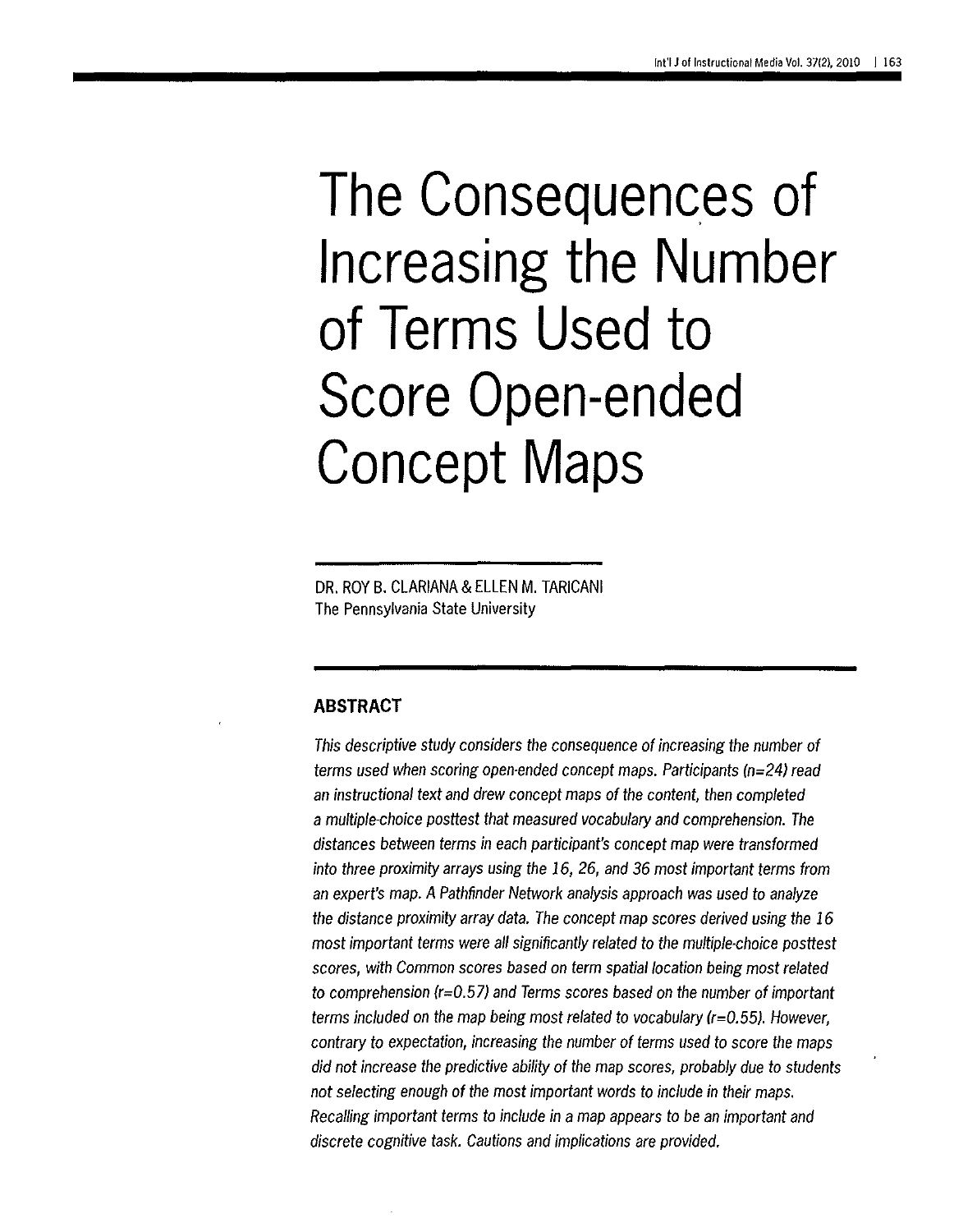Concept maps (Novak & Gowin, 1984) are sketches or diagrams that show the relationship of a set of terms by the spatial position of the terms and by labeled lines and arrows connecting some of the terms (Jonassen, Beissner, & Yacci, 1993). Concept maps are most often scored by raters using rubrics to help quantify content, links, and the holistic visual arrangement of the concept maps (Ruiz-Primo & Shavelson, 1996), though there is growing interest in computer-based approaches for scoring concept maps (Poindexter & Clariana, 2006).

What information in concept maps can be measured? There are at least three or four different cognitive processing tasks involved when creating a concept map that may leave a residue in the map. First, if the map is 'open ended' where students may use any terms in their map, then a critical task is recalling (or possibly recognizing from a list) the most important terms/concepts to include in their map. Alternately, if a list of terms is provided and the students are told to use all of the terms (fixed or closed mapping), then recall of terms is not a factor. Note that it is easier for both people and computers to score dosed maps compared to open maps. Next, students must group related terms together, often in an intuitive way, and this most likely relates to their internal network structure. Then students identify propositions by linking pairs of terms with a line (sometimes labeled) and this most likely relates to the meaning of the proposition in that context. While students work on the later stages of their map, they continually revise small components of their map making it easier to grasp, and this also seems to be an intuitive activity of making it 'feel' right and reflects both the structure of their knowledge and an internalized graphic grammar or norm of what things like this should look like.

1his investigation considers an automatic approach for scoring concept maps based on *Pathfinder Networks* (PFNets) that does not require human raters (for details, see Clariana, Koul, & Salehi, 2006; Taricani & Clariana, 2006). This investigation considers the proximity of terms on the map, captured as distances measured in screen pixels. This technique uses the relative spatial location of concepts to communicate hierarchical and coordinate concept relations (Robinson, Corliss, Bush, Bera, & Tomberlin, 2003, p.26; Taricani & Clariana, 2006). This distance data may provide a direct measure of what Yin, Vanides, Ruiz-Primo, Ayala, and Shavelson (2004) call map *structure* complexity, which are both a local and a global aspect of structural knowledge (p.88, Goldsmith, Johnson, & Acton, 1991).

Goldsmith *et al.* (1991) have shown experimentally that increasing the number of terms used in a pair-wise rating task increases the predictive validity of the resulting *Pathfinder Networks (PFNets)* with domain performance measures (e.g., final course grades) in a nearly linear way (see Figure 1).

FIGURE 1. THE RELATIONSHIP BETWEEN THE NUMBER OF TERMS INCLUDED IN PATHFINDER NETWORK ANALYSIS AND THE PREDICTIVE ABILITY OF THE RESULTING PFNETS (GOLDSMITH ET AL., 1991)

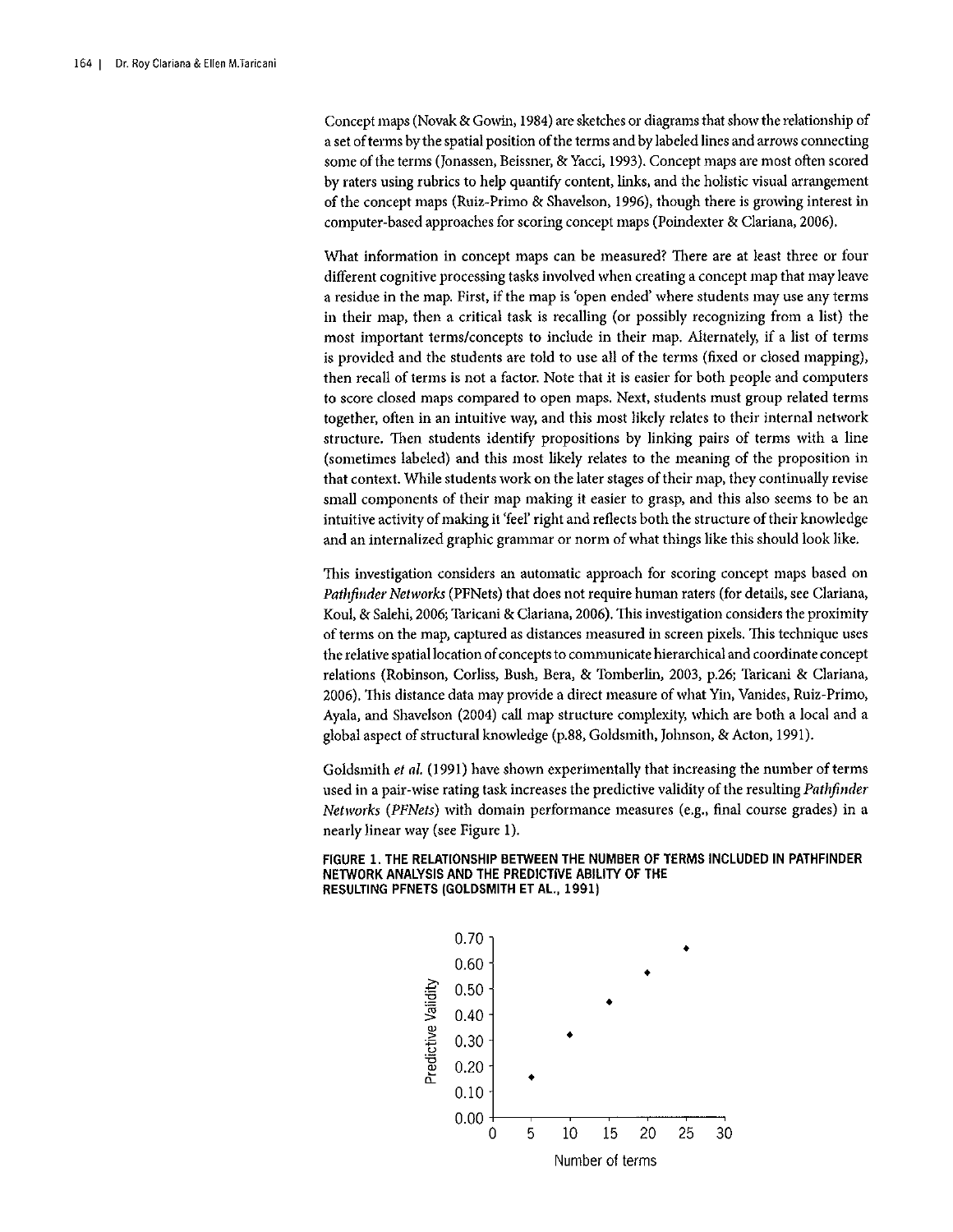A relationship between *Pathfinder Network* derived concept map scores and pair-wise rating task scores have been reported by Clariana and Marker (2007) and by Clariana and Wallace (2009). So, *will increasing the number of terms* in *an open-ended concept map increase the predictive ability of concept map scores?* This premise is consistent with the traditional test heuristic that more test items are usually better than fewer items.

The ultimate goal of this line of research is to develop a software tool that can be used to create **and then automatically score concept maps. When using human raters, it seems reasonable**  to limit the number of terms used in the maps. Previous investigators have suggested that 25 to 30 terms are the optimal number of terms. 1his may be due to cognitive load of the raters (and the students) but also the increasing complexity of the spatial arrangement on the page (or screen). Since cognitive load is not an issue for computer-based scoring, this **present investigation considers whether including more terms when scoring a concept map**  improves the predictive ability of the scores. The resulting concept map scores are compared to traditional multiple-choice posttests that measure vocabulary and comprehension of the lesson content, as a measure of the criterion-related validity of the alternate concept map scores. Specifically, a set of concept maps will be scored automatically using (a) 16 terms most critical for the content, (b) 26 terms including the 16 most critical terms plus 10 slightly less critical terms, and (c) 36 terms includes these 26 plus 10 even less critical terms. **It is anticipated that, consistent with traditional tests, using more terms in scoring will add salient information, not just error, and so will result in the 'best' scores.** 

#### **METHOD**

The concept maps and the multiple-choice posttest scores used in this present investigation were appropriated from a dissertation by Taricani (2002). Note that this **present investigation does not reexamine the original research questions, but rather asks new questions. Also, because the original study used 26 terms, it was necessary to**  reanalyze the existing paper-based maps to include 36 terms (i.e., the original 26 + 10 more terms).

#### **Participants**

In Taricani's (2002) original investigation, undergraduate students were randomly assigned to one of five treatment conditions. Only the learner-generated concept map without feedback treatment was used in this present investigation. The participants (n=24) were freshmen students at a large northeastern university recruited as volunteers **from both science and non-science courses. Participation was voluntary and participants**  *were* **rewarded with either extra course credit or pizza and** *ice* **cream for their participation**  (but not for performance).

#### **Materials**

**The treatment consisted of completing a generic tutorial on how to create a concept**  map, a 1,900-word lesson text passage on the human heart developed by Dwyer (1972) called "The Human Heart: Parts of the Heart, Circulation of Blood, and Cycle of Blood Pressure", creating an open-ended concept map of the lesson content, and then taking two 20-item multiple-choice posttests.

The multiple-choice criterion posttest developed and validated by Dwyer (1972) provided 20 questions that dealt with lesson vocabulary and 20 questions that dealt with lesson comprehension. The vocabulary test (lesson terminology) was designed to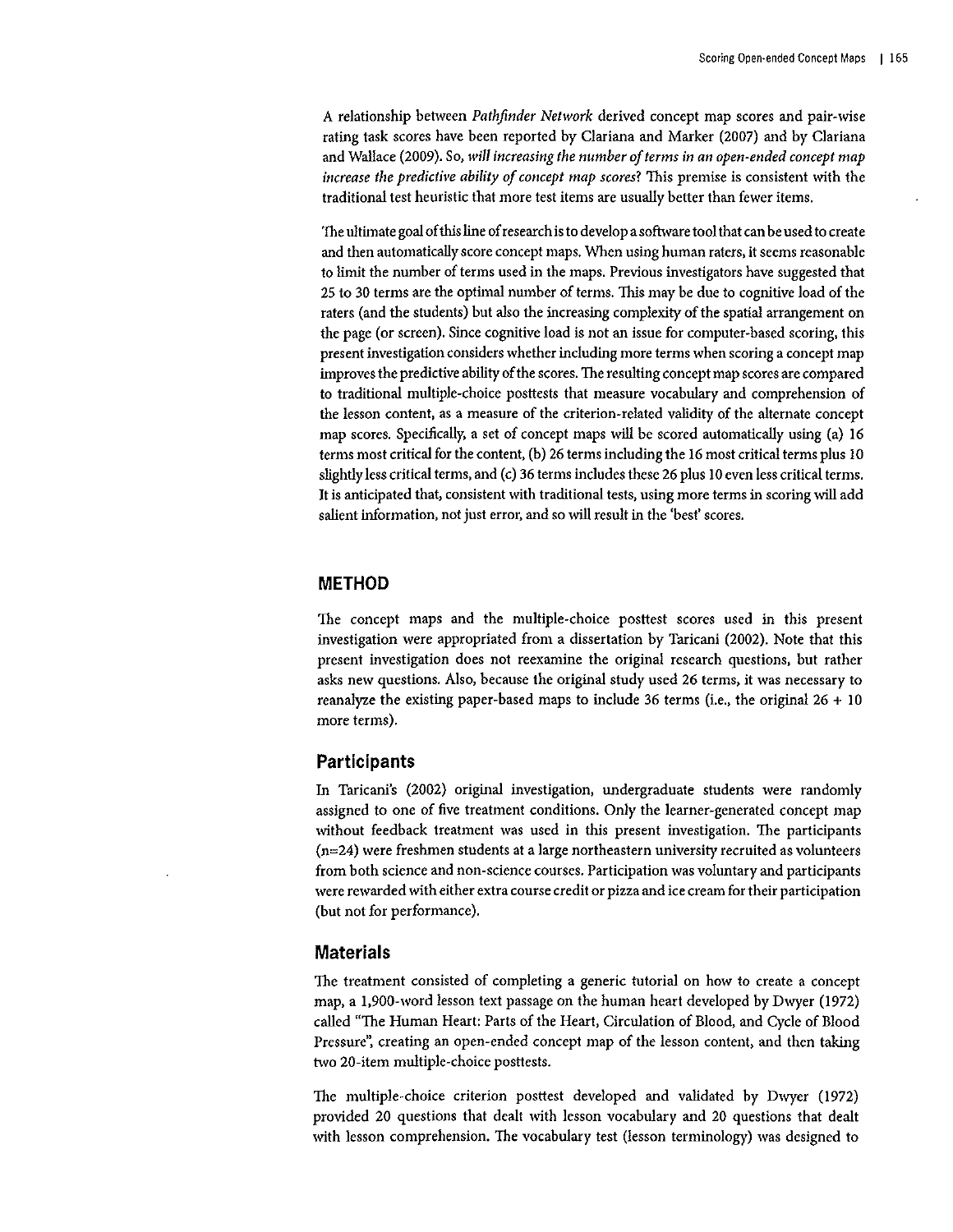**measure declarative knowledge of facts, terms, and definitions. 1he comprehension test**  was designed to measure a more thorough understanding of the processes of the human heart, with a specific focus on the functions of different parts of the heart. The KR-20 reliability for the pastiest was 0.83.

## **Procedure**

Participants completed a brief survey regarding demographic information, their previous experience with concept mapping, and which biology courses they have completed. Next they completed the 2-page genericlesson on how to draw a concept map. Then participants read the 3-page instructional text on the human heart and were asked to draw a concept map of that information on a blank piece of paper *while* reading. Participants *could use any terms and any number of terms* in *their concept maps.* After completing their maps, the lesson materials and concept maps were collected and then all participants completed the multiple-choice posttests.

# **Collecting Raw Concept Map Data**

A content expert was provided with a list of all of the terms used by the participants in their **concept maps, arranged in order of frequency of occurrence. 'Nhile considering this list and the instructional text, the expert was asked to draw a concept map with about 35 terms.**  The expert was not required to use terms from the list, though the list was a priming tool **intended to influence the expert's choice of terms. 1he expert used 36 terms in his map, and this map is used as the referent map for comparison to the participants' maps.** 

Next the expert was asked to prioritize this list of 36 terms, and then determine the 26 **most important terms on the list by removing terms of lesser importance, and finally**  reducing the list even more to include only the 16 most important terms. The 16 most important terms included: aorta, auricle (left), auricle (right), body, inferior vena cava, **lungs, membranes, mitral valve, myocardium, oxygenate, pulmonary artery, pulmonary**  veins, superior vena cava, tricuspid, ventricle (left), and ventricle (right). The 26 most **important terms included these 16 plus aortic valve, cleansed, contract, diastolic, endocardium, epicardium, pericardium, pulmonary valve, relax, and systolic. And finally,**  the 36 most important terms included these 26 plus arteries, blood, chamber, flaps, heart, **muscular, pressure, pump, septum, and vein.** 

*ALA-Mapper* software (Clariana, 2002) was used to convert the spatial location of the 36 expert terms in the expert's and in each concept map into a 630-element proximity array containing all of the pair-wise distances between the 36 terms (see Figure 2). To accomplish this, each paper-based concept map was recreated in *ALA -Mapper,* a manual **process that can introduce error, though care was taken to maintain the original spatial**  proportional relationships between terms in the map. When a student did not include one of the 36 terms, all of that term's data elements were coded as "blank" to serve as a flag that the term is missing. The 325-element proximity arrays (26 terms) were established from the 630-element array by deleting row and column data associated with the 10 less important terms from the original36 terms. Similarly, the 120-element arrays (16 terms) were established from the 630-element array by deleting row and column data associated with the 20 less important terms from the original 36 terms.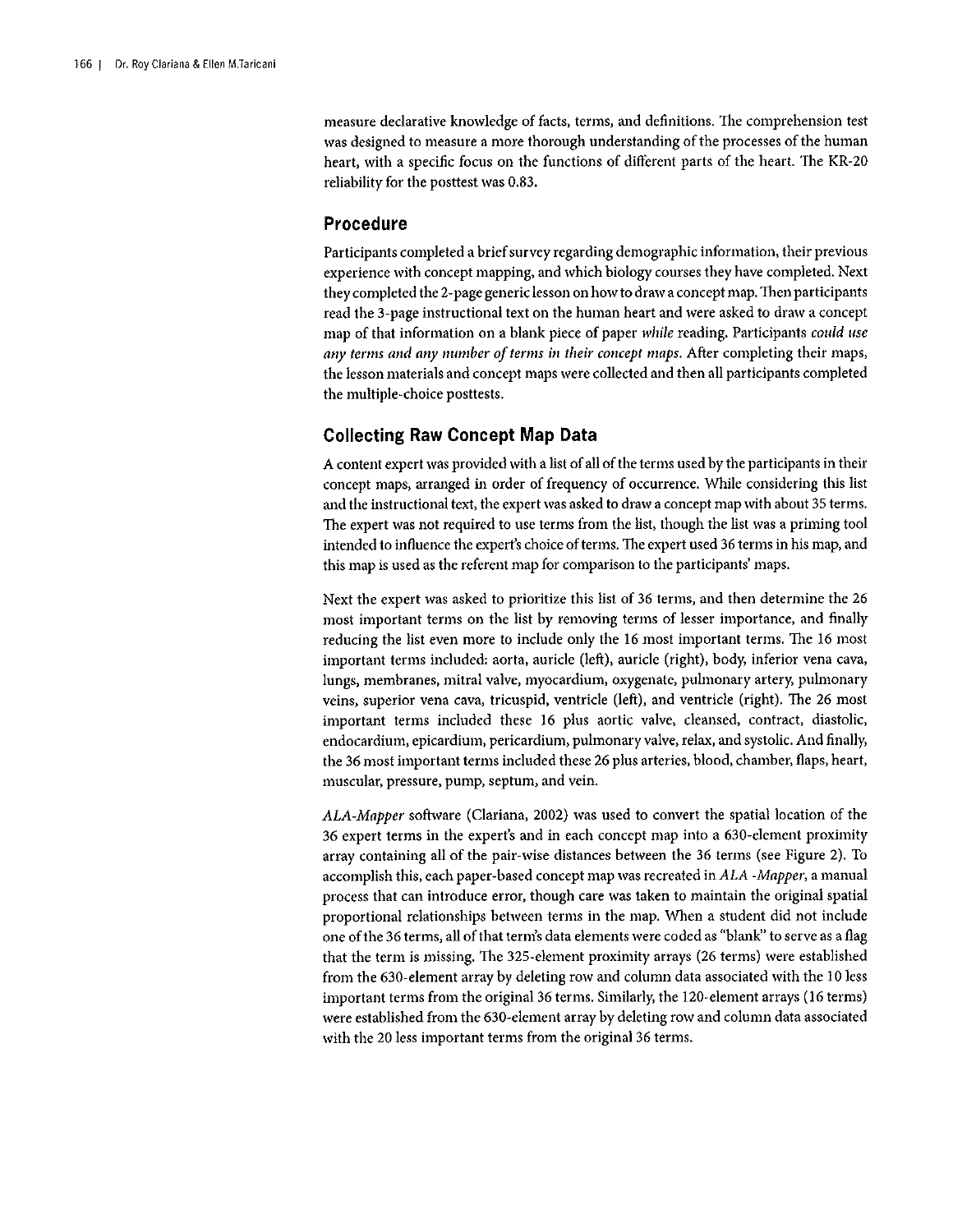

#### FIGURE 2. A STUDENT'S CONCEPT MAP REPRESENTED AS A 120·ELEMENT PROXIMITY ARRAY (I.E., USING 16 TERMS).

Proximity data (distances) are dissimilarity data, where smaller values indicate stronger relationship. To handle missing terms in the proximity data (the "blanks"), proximity data were scaled and then converted into similarity data by dividing each value in the array by the maximum actual value in that array to create a range of values from I to 0, and then this scaled proximity dissimilarity data were inverted into similarity data by subtracting every value in the array from I. Finally, all "blanks" were converted to O's, which means that missing terms have no relationship to the other terms on the concept map. Thus proximity data values ranged from 0 to I rounded to 2 decimal places (i.e., 0.22), with 0 indicating no association and I indicating maximum association.

#### Converting Raw Concept Map Data into Scores

Knowledge Network and Orientation Tool *(KNOT,* 1998) software was then used to transform all of the participants' and also the expert's proximity arrays (i.e., based on 36, 26 and 16 terms) into *PFNets* using the *KNOT* parameters of Minkowski's *r* set to infinity, !l set equal to n-1, the proposition arrays were defined as "Similarity", the maximum range value was set as I, and the minimum range value was set as 0.1 (Goldsmith & Davenport, 1990). Note that this last parameter, minimum, is specific to this data set and is necessary in order to exclude the missing terms from the *KNOT* analysis. In this case, all missing terms obtained O's in the proximity array and so setting the minimum parameter to 0.1 informs *KNOT* to exclude missing terms when forming *PFNets.*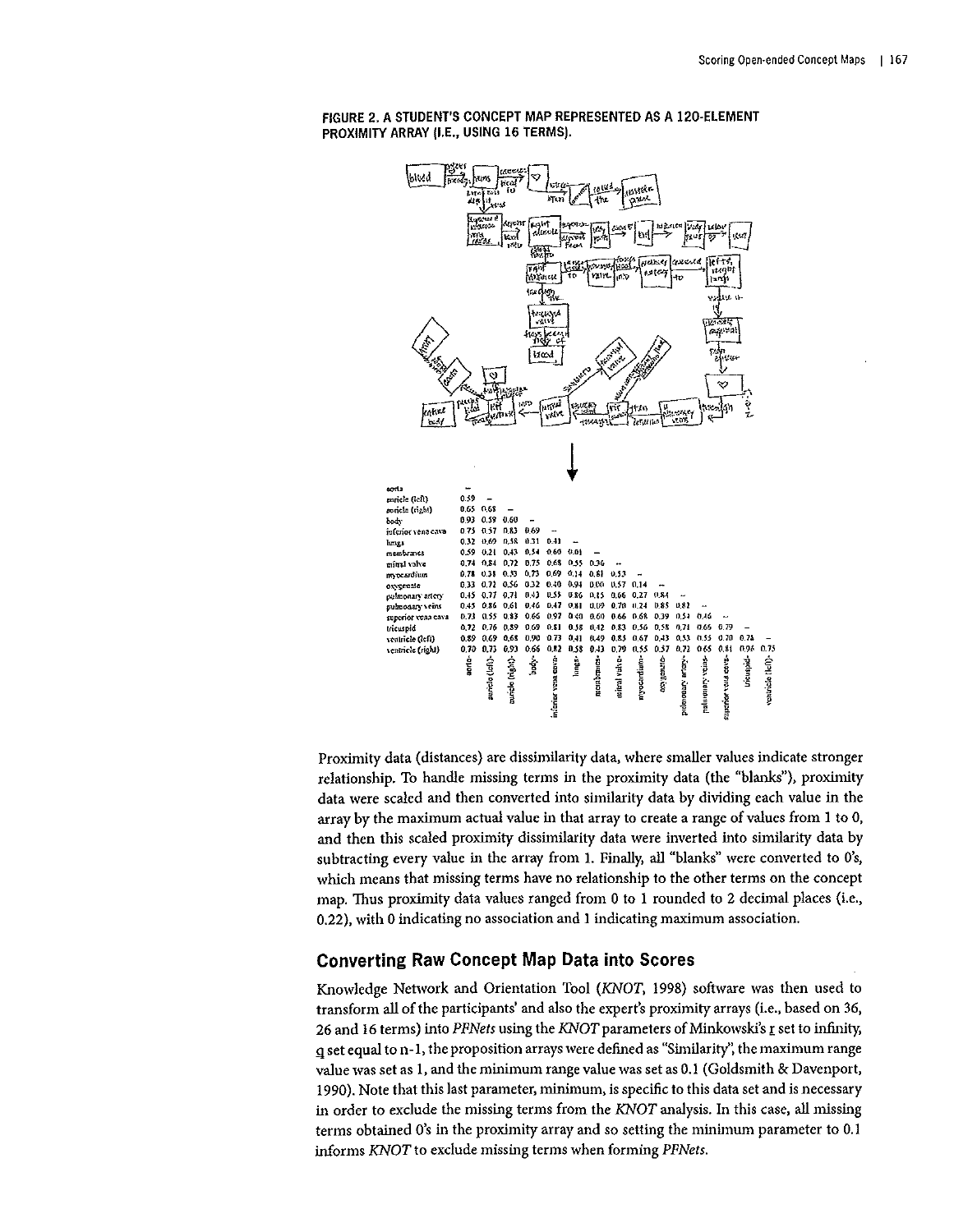Finally, *KNOT* was used to compare all of the participants' *PFNets* to the expert's. The two most commonly reported similarity measures are *Common* and *Configural Similarity*. *Common* is the sum of the links shared by two *PFNets* (the intersection of two *PFNets). Configura/ Similarity,* which is also called neighborhood similarity, is obtained by averaging the average of the intersection divided by the union for every term in the two *PFNets.* Usually one of the *PFNets* is an expert referent and the other is the participant's *PFNet,* thus *Common* and *Configura/ Similarity* show the relationship between the participant's concept map and the expert's concept map.

## Reliability of the Concept Map Scores

KNOT analysis takes a large amount of raw proximity data and reduces it to the most salient information in that data set. We do not know of a way to measure Cronbach alpha for term data because it is a single value for each student. However, for *Common (Map-Cmn)* data it is possible as follows. Note that the expert's *PFNet* based on 36 terms obtained 44links, the one based on 26 terms obtained 27 links, and the one based on 16 terms obtained 17 links. Thus, for the reliability analysis based on 36 terms, a participant's *PFNet* common  $(Map-Cmn)$  score can range from 0 (no links in common with the expert) to 44 (all links in common with the expert). In a sense,  $Map\text{-}Cmn$  for 36 terms is like a 44-item test, where each item contributes to the total *Map-Cmn* score. Cronbach alpha for the concept map Common were  $\alpha_{16}=0.90$ , compared to  $\alpha_{26}=0.84$ , and  $\alpha_{16}=0.68$ .

## RESULTS AND DISCUSSION

The variables used in this investigation include the 20-item vocabulary *(MC-Vocab)* and 20-item comprehension *(MC-Comp)* multiple choice posttests, the number of important terms *(Map-Trm)* actually used by each participant in their concept map, the number of *Common* links *(Map-Cmn)* shared by the participant's and the expert's *PFNets,* and the *Configura/ Similarity (Map-Sim)* of the participant's and the expert's *PFNets.* Descriptive statistics for each included maximum possible score, observed range of scores, mean, and standard deviation (see Table 1).

| MCRositesi              | Maximum   | Range            | <b>Mean</b> | <b>SKOL</b> |
|-------------------------|-----------|------------------|-------------|-------------|
| Vocabulary (MC-Vocab)   | 20        | 5 to 19          | 10.8        | 4.1         |
| Comprehension (MC-Comp) | 20        | 4 to 19          | 9.3         | 4.2         |
| For 16 terms            |           |                  |             |             |
| Terms (Map-Trm)         | -16       | .8 to 16         | 13.3        | 2.6         |
| Common (Map-Cmn)        | 17        | $2$ to $13$      | 7.3         | 3.2         |
| Similarity (Map-Sim)    | 0 to 1.00 | $0.08$ to $0.65$ | 0.33        | 0.16        |
| For 26 terms            |           |                  |             |             |
| Terms (Map-Trm)         | 26        | 9 to 26          | 20.0        | 4.8         |
| Common (Map-Cmn)        | 27        | 4 to 17          | 9.8         | 4.4         |
| Similarity (Map-Sim)    | 0 to 1.00 | 0.10 to 0.49     | 0.27        | 0.12        |
| For 36 terms            |           |                  |             |             |
| Terms (Map-Trm)         | 36        | 12 to 36         | 27.5        | 6.1         |
| Common (Map-Cmn)        | 44.       | 4 to 21          | 11.1        | 4.8         |
| Similarity (Map-Sim)    | 0 to 1.00 | 0.06 to 0.34     | 0.18        | 0.08        |

TABLE 1. MEANS AND STANDARD DEVIATIONS FOR THE MULTIPLE-CHOICE POSTTEST AND THE VARIOUS CONCEPT MAP SCORES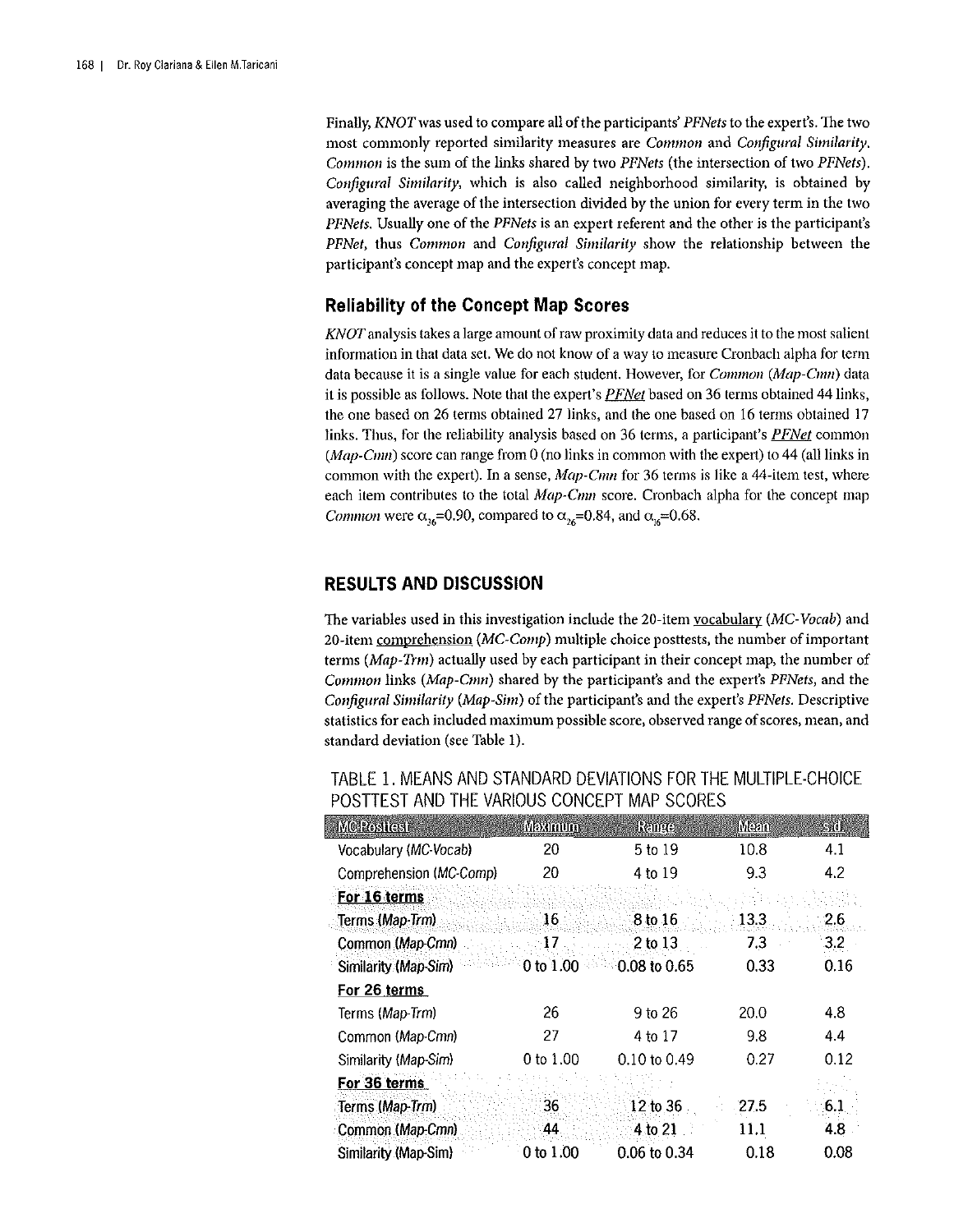## **Comparing Concept Map scores to Posttest Scores**

The concept map scores based on 16 terms, 26 terms, and 36 terms are compared to each other and to the multiple choice vocabulary and comprehension test scores using Pearson's correlation (see Table 2). It was anticipated that as the number of terms used to score a concept map increases, the predictive ability of the scores would also increase (Goldsmith *et* a/.,1991). However, the correlations are opposite of what was expected. The predictive ability of the concept map scores decreased as the number of terms increased. Note that the Goldsmith *et a/.* approach was NOT open-ended; the students in that case manipulated a pre-determined list of terms. Perhaps concept maps created from a predetermined list of terms would obtain scores more like those observed in the Goldsmith et al. data. Note also that the *Map-Ctnn* scores tended to predict the multiple-choice test scores a little better than the *Map-Sim* scores, a finding that has been observed in other studies. Since *Map-Sim* scores are designed to 'punish' student errors (and guessing) **while** *Map-Cmn* **scores do not, this means that students' map errors are not as important**  for predictive ability. Specifically, concept map errors do not necessarily predict multiple**choice test errors.** 

# TABLE 2. POSTTEST AND CONCEPT MAP SCORE CORRELATION MATRIX

|                      |              | MGPositest<br>For the temps |             | For 26 terms |             |              | For 36 tenns |             |             |             |              |
|----------------------|--------------|-----------------------------|-------------|--------------|-------------|--------------|--------------|-------------|-------------|-------------|--------------|
|                      | МC-<br>Vocab | MC-<br>Comp                 | Map-<br>Trm | Map-<br>Cmn  | Map-<br>Sim | Map-<br>Trm  | Map-<br>Cmn  | Map-<br>Sim | Map-<br>Trm | Map-<br>Cmn | Map-<br>Sim. |
| For 16 terms         |              |                             |             |              |             |              |              |             |             |             |              |
| Terms (Map-Trm)      | 0.55         | 0.51                        | ł           |              |             |              |              |             |             |             |              |
| Common (Map-Cmn)     | 0.49         | 0.57                        | 0.81        | 1            |             |              |              |             |             |             |              |
| Similarity (Map-Sim) | 0.45         | 0.55                        | 0.73        | 0.99         | 1           |              |              |             |             |             |              |
| For 26 terms         |              |                             |             |              |             |              |              |             |             |             |              |
| Terms (Map-Trm)      | 0.37         | 0.41                        | 0.89        | 0.68         | 0.60        | $\mathbf{1}$ |              |             |             |             |              |
| Common (Map-Cmn)     | 0.37         | 0.49                        | 0.78        | 0.89         | 0.87        | 0.81         | 1            |             |             |             |              |
| Similarity (Map-Sim) | 0.35         | 0.48                        | 0.70        | 0.89         | 0.89        | 0.69         | 0.98         | 1           |             |             |              |
| For 36 terms         |              |                             |             |              |             |              |              |             |             |             |              |
| Terms (Map-Trm)      | 0.31         | 0.34                        | 0.83        | 0.58         | 0.49        | 0.97         | 0.74         | 0.61        | 1           |             |              |
| Common (Map-Cmn)     | 0.29         | 0.28                        | 0.60        | 0.67         | 0.67        | 0.73         | 0.86         | 0.83        | 0.71        | 1           |              |
| Similarity (Map-Sim) | 0.28         | 0.24                        | 0.51        | 0.63         | 0.64        | 0.62         | 0.81         | 0.80        | 0.60        | 0.99        | 1            |
|                      |              |                             |             |              |             |              |              |             |             |             |              |

Values greater than 0.38 are significant at the p <.05

In addition, step-wise multiple regression analyses were conducted for the *Map-Trm*, *Map-Cmn*, and *Map-Sim* values at each terms level (for 16, 26, and 36) compared to the multiple choice *MC- Vocab* and *MC-Comp* scores. For concept map scores based on 16 terms, for *MC-Vocab*, only *Map-Trm* entered the equation (r=.548) and for *MC-Comp*, only *Map-Cmn* entered the equation (r=.574). For concept map scores based on 26 terms, for *MC-Vocab,* none entered the equation and for *MC-Cotnp, only Map-Ctnn*  entered the equation (r=.495). For concept map scores based on 36 terms, for *MC-Vocab,*  none entered the equation and for *MC-Cotnp* none entered the equation. These multipleregression findings suggest that recalling terms to include in *your* concept map relates to *your* vocabulary test score, while the geometric positions of terms on the map relate to *your* comprehension. Though concept map errors do not relate to multiple choice test **errors, here concept map 'corrects' do relate to multiple choice test 'corrects:**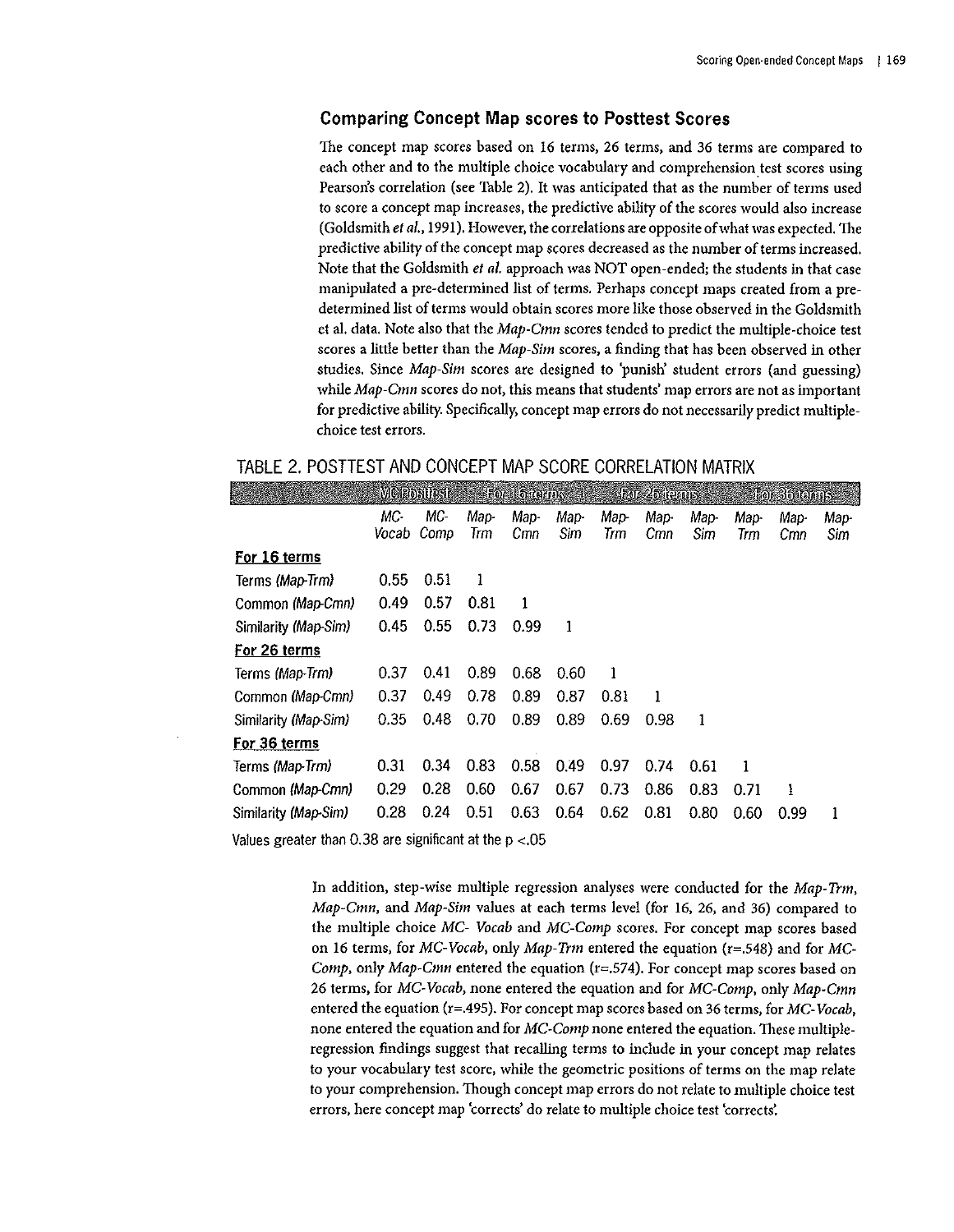## **DISCUSSION**

Our goal for this line of research is to develop a software tool that can be used to create and then automatically score concept maps. This investigation considers the consequences **of including more terms in the mathematical analysis process. The concept map scores**  derived using the 16 most important terms were all significantly related to the multiple**choice posttest scores, with** *Common* **scores (i.e.,** *Map-Cmn)* **based on term spatial**  location being most related to comprehension multiple-choice test scores ( $r=0.57$ ) and Terms scores (i.e., *Map-*Trms) based on the number of important terms included on the map being most related to vocabulary multiple-choice test scores  $(r=0.55)$ .

**However, contrary to expectation, increasing the number of terms used to score the**  concept maps decreased the predictive ability of both map scores that are derived from the geometric location of terms on the map *(Common and Configura/ Similarity)* and also those measures based simply on the number of terms included in the map. Probably these students did not select enough of the most important words to include in their maps, possibly because of convention (maps feel right with about 25 to 30 terms) or perceived complexity of their maps. Students were more likely to include the 16 most critical terms **in their maps but as the number of terms used to score the maps increase (i.e., 26 and then**  36), students included some and excluded other of the less important terms. Apparently, a few of the most important terms contribute the most to the predictive ability of the **concept maps created by these non experts.** 

One logical and obvious finding of this investigation that wasn't obvious at the start is that map scores based on links and term location are bound by the number of important terms included during open-ended concept map creation. A participant cannot link to a term that is not present on the map. For this reason, the kind of information captured in open-ended concept map is fundamentally different than that in fixed/closed concept maps.

Many investigators refer to open-ended concept mapping, where participants may use any concepts and linking terms in their maps, as the gold standard for capturing students' knowledge structures (McClure, Sonak, & Suen, 1999; Ruiz-Primo, Schultz, Li, & Shavelson, 1999; Yin et a!., p.24). As noted above, the number of important terms included in an open ended concept map is a confounding variable in automatically scoring these maps because the number of terms is profoundly related to the number of links that can be formed. Looking back at Clariana et al. (2006), that study also found that the number of important terms included in the concept maps was strongly related to the **human-rater concept map scores (r=0.75). Is there a compromise approach to maintain**  the open concept mapping gold standard yet escape the terminology recall penalty?

In the headings as signals research base, eliciting lists of important words from participants after they have read a text passage is commonly used as a measure of knowledge of text structure (Ciariana & Marker, 2007). Pragmatically, a simple concept mapping approach could consist of software that first asks students to list all the important terms that they would like to include in their concept maps, and on a second screen, it would provide students with the a preset list of important terms to use to actually create their maps. This approach would allow the software to capture both term recall and then term spatial relationships.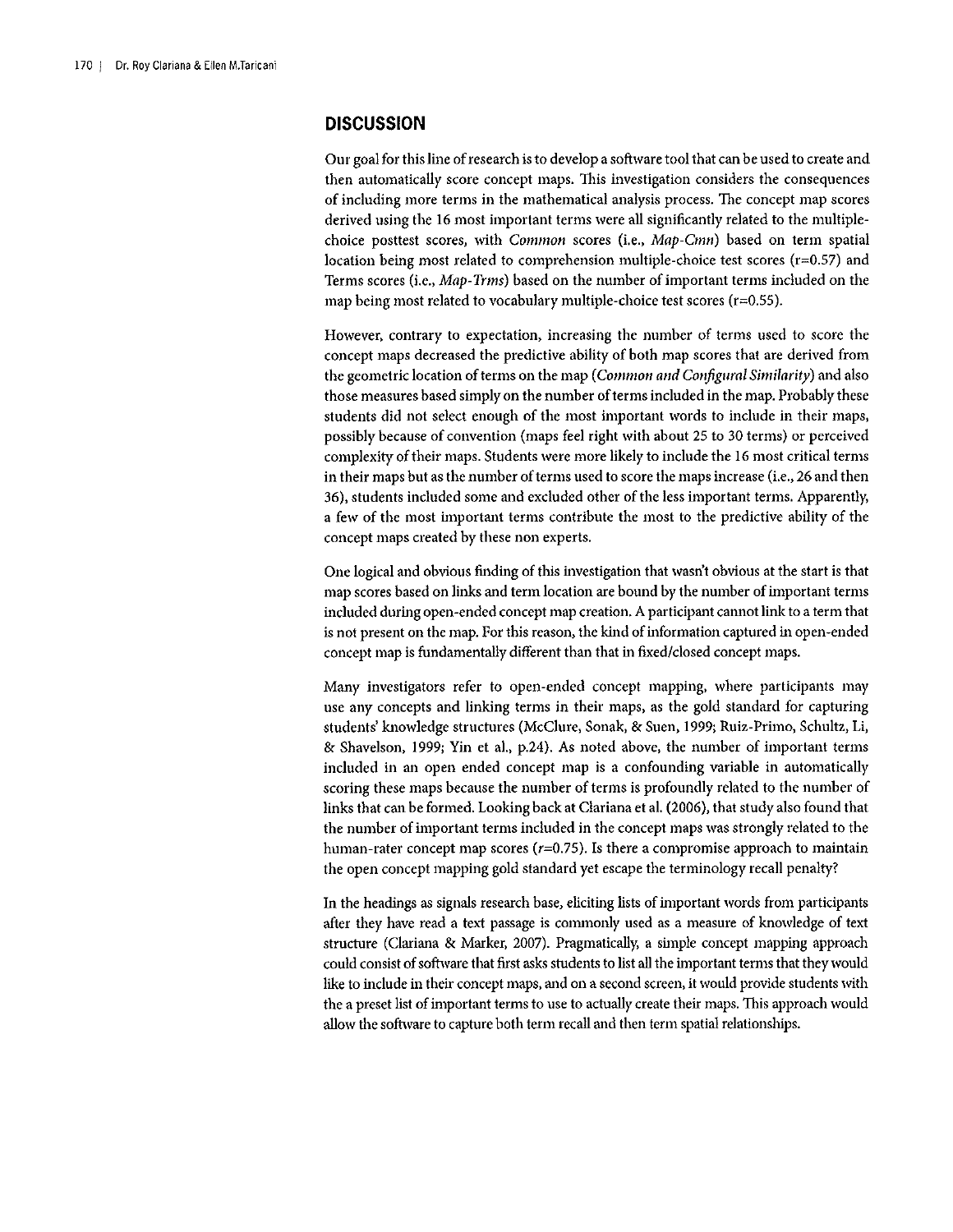What is the value of a tool that can automatically score concept maps? Concept map **scores can complement traditional assessment formats (e.g.,** multiple~choice, **constructed response, essay, lab practical) in both the classroom and also in** large~scale **assessment,**  such as statewide tests of students' science content knowledge. Such a tool could be used at the classroom-level for both instruction and assessment by providing teachers with another way to gauge student understanding of important concepts and to identify student misconceptions. Further refinement of the tool and the approach is warranted.

Direct Reprint Requests to: Dr. Roy Clariana Penn State University 30 E. Swedesford Road Malvern, PA 19468 Email: RClariana@psu.edu

÷.